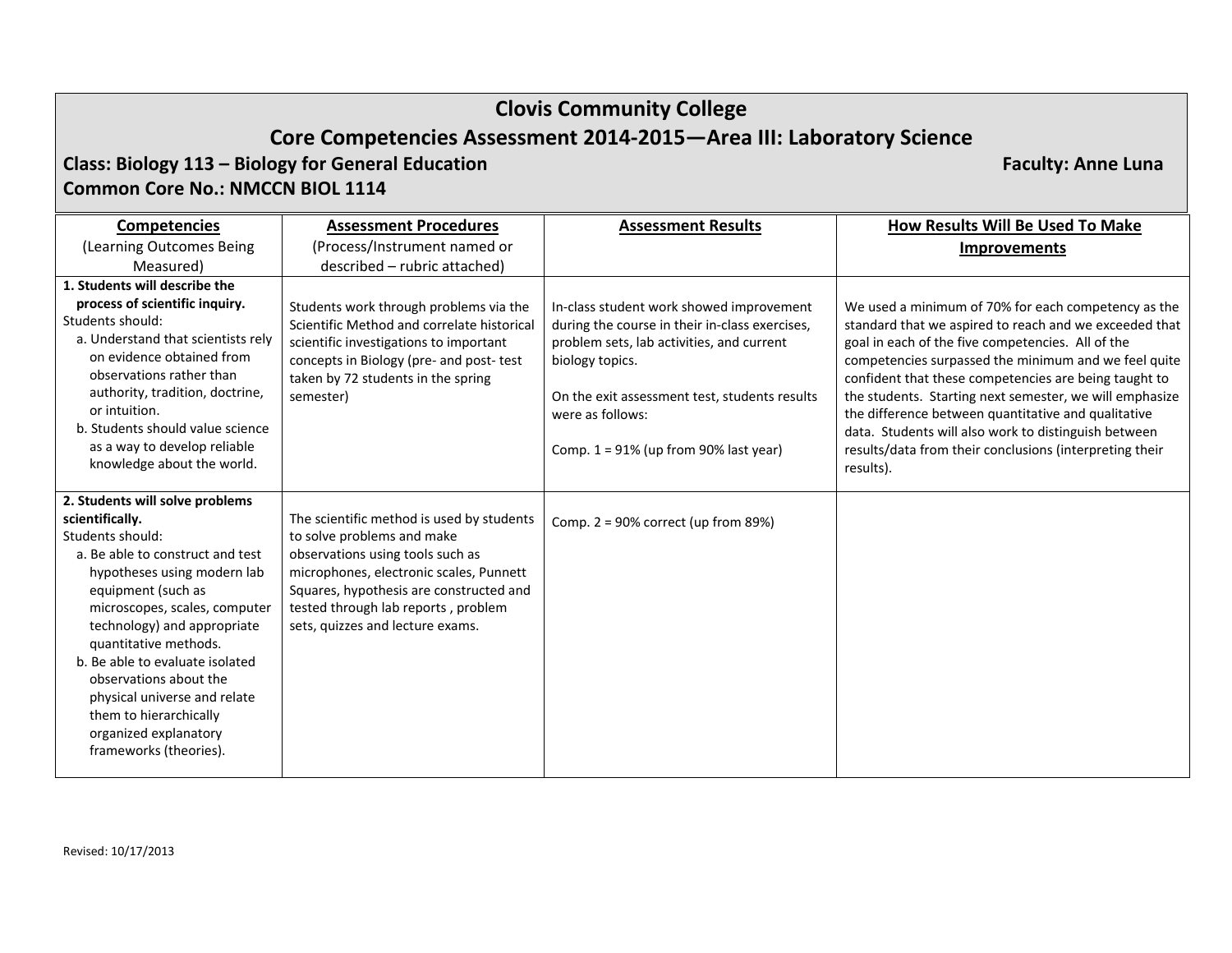|  | <b>Clovis Community College</b> |  |  |
|--|---------------------------------|--|--|
|--|---------------------------------|--|--|

**Core Competencies Assessment 2014‐2015—Area III: Laboratory Science**

Page 2 of 3 . . . . Course: Biology 113 - Biology for General Education Common Core No.: NMCCN BIOL 1114

| <b>Competencies</b>                                                                                                                                                                                                                                                                                                                                               | <b>Assessment Procedures</b>                                                                                                                                               | <b>Assessment Results</b>       | How Results Will Be Used To Make |
|-------------------------------------------------------------------------------------------------------------------------------------------------------------------------------------------------------------------------------------------------------------------------------------------------------------------------------------------------------------------|----------------------------------------------------------------------------------------------------------------------------------------------------------------------------|---------------------------------|----------------------------------|
| (Learning Outcomes Being                                                                                                                                                                                                                                                                                                                                          | (Process/Instrument named or                                                                                                                                               |                                 | <b>Improvements</b>              |
| Measured)                                                                                                                                                                                                                                                                                                                                                         | described - rubric attached)                                                                                                                                               |                                 |                                  |
| 3. Students will communicate                                                                                                                                                                                                                                                                                                                                      |                                                                                                                                                                            |                                 |                                  |
| scientific information.<br>Students should:<br>Communicate effectively about<br>science (e.g., write lab reports in<br>standard format and explain<br>basic scientific concepts,<br>procedures, and results using<br>written, oral, and graphic<br>presentation techniques.)                                                                                      | Students communicate effectively about<br>science through lab reports, Biology in<br>the news (current events) and in-class<br>presentations                               | Comp. $3 = 87%$ (down from 85%) |                                  |
| 4. Students will apply<br>quantitative analysis to scientific<br>problems.<br>Students should:<br>a. Select and perform appropriate<br>quantitative analyses of scientific<br>observations.<br>b. Show familiarity with the metric<br>system, use a calculator to perform<br>appropriate mathematical<br>operations, and present results in<br>tables and graphs. | Students perform calculations involving<br>metrics, plant growth, energy,<br>populations, and genetics through lab<br>reports, problem sets, quizzes and<br>lecture exams. | Comp $4 = 83\%$ (down from 87%) |                                  |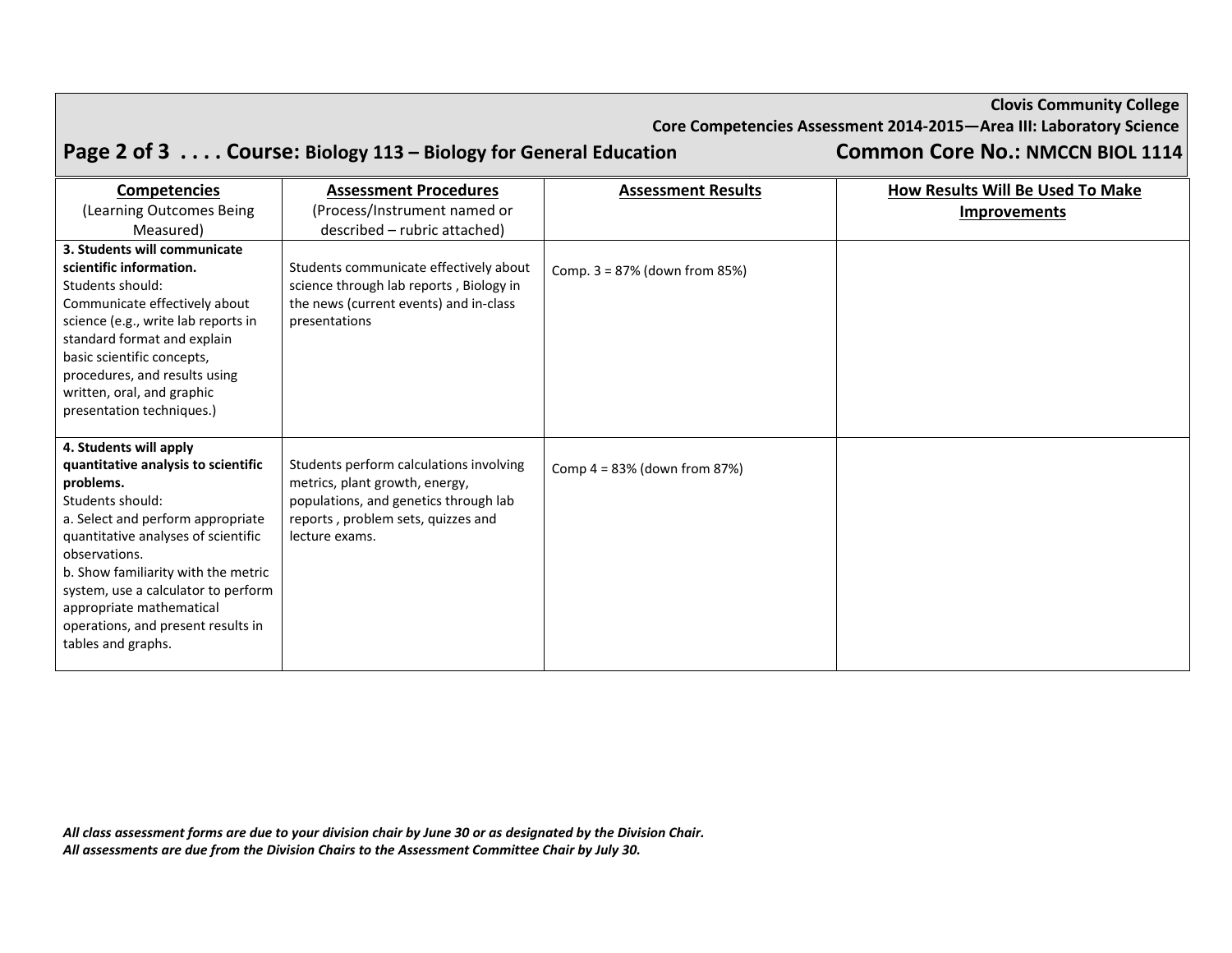|  | <b>Clovis Community College</b> |  |
|--|---------------------------------|--|
|--|---------------------------------|--|

**Core Competencies Assessment 2014‐2015—Area III: Laboratory Science**

Page 3 of 3 . . . . Course: Biology 113 - Biology for General Education Common Core No.: NMCCN BIOL 1114

| <b>Competencies</b>                                                                                                                                                                                                                                                                                                                                           | <b>Assessment Procedures</b>                                                                                                                                                                                                                                                                                                                     | <b>Assessment Results</b>                             | <b>How Results Will Be Used To Make</b> |
|---------------------------------------------------------------------------------------------------------------------------------------------------------------------------------------------------------------------------------------------------------------------------------------------------------------------------------------------------------------|--------------------------------------------------------------------------------------------------------------------------------------------------------------------------------------------------------------------------------------------------------------------------------------------------------------------------------------------------|-------------------------------------------------------|-----------------------------------------|
| (Learning Outcomes Being                                                                                                                                                                                                                                                                                                                                      | (Process/Instrument named or                                                                                                                                                                                                                                                                                                                     |                                                       | <b>Improvements</b>                     |
| Measured)                                                                                                                                                                                                                                                                                                                                                     | described – rubric attached)                                                                                                                                                                                                                                                                                                                     |                                                       |                                         |
| 5. Students will apply scientific                                                                                                                                                                                                                                                                                                                             |                                                                                                                                                                                                                                                                                                                                                  |                                                       |                                         |
| thinking to real world problems.<br>Students should:<br>a. Critically evaluate scientific<br>reports or accounts presented in<br>the popular media.<br>b. Understand the basic scientific<br>facts related to important<br>contemporary issues (e.g., global<br>warming, stem cell research,<br>cosmology), and ask informed<br>questions about those issues. | Students critically evaluate current<br>developments in biology, incorporating<br>basic scientific fats to make their<br>evaluation through Biology in the news,<br>in-class presentations and class<br>discussions<br>A final assessment quiz that has specific<br>ties to each of the five competencies is<br>given at the end of the semester | Comp. $5 = 92\%$ correct (down from 97% last<br>year) |                                         |
| End - Laboratory Science                                                                                                                                                                                                                                                                                                                                      |                                                                                                                                                                                                                                                                                                                                                  |                                                       |                                         |

**Faculty Member Completing Assessment: Anne Luna Date: 9/15/15**

**Reviewed by: Todd Kuykendall**

**(Division chair) Date: 9/15/15**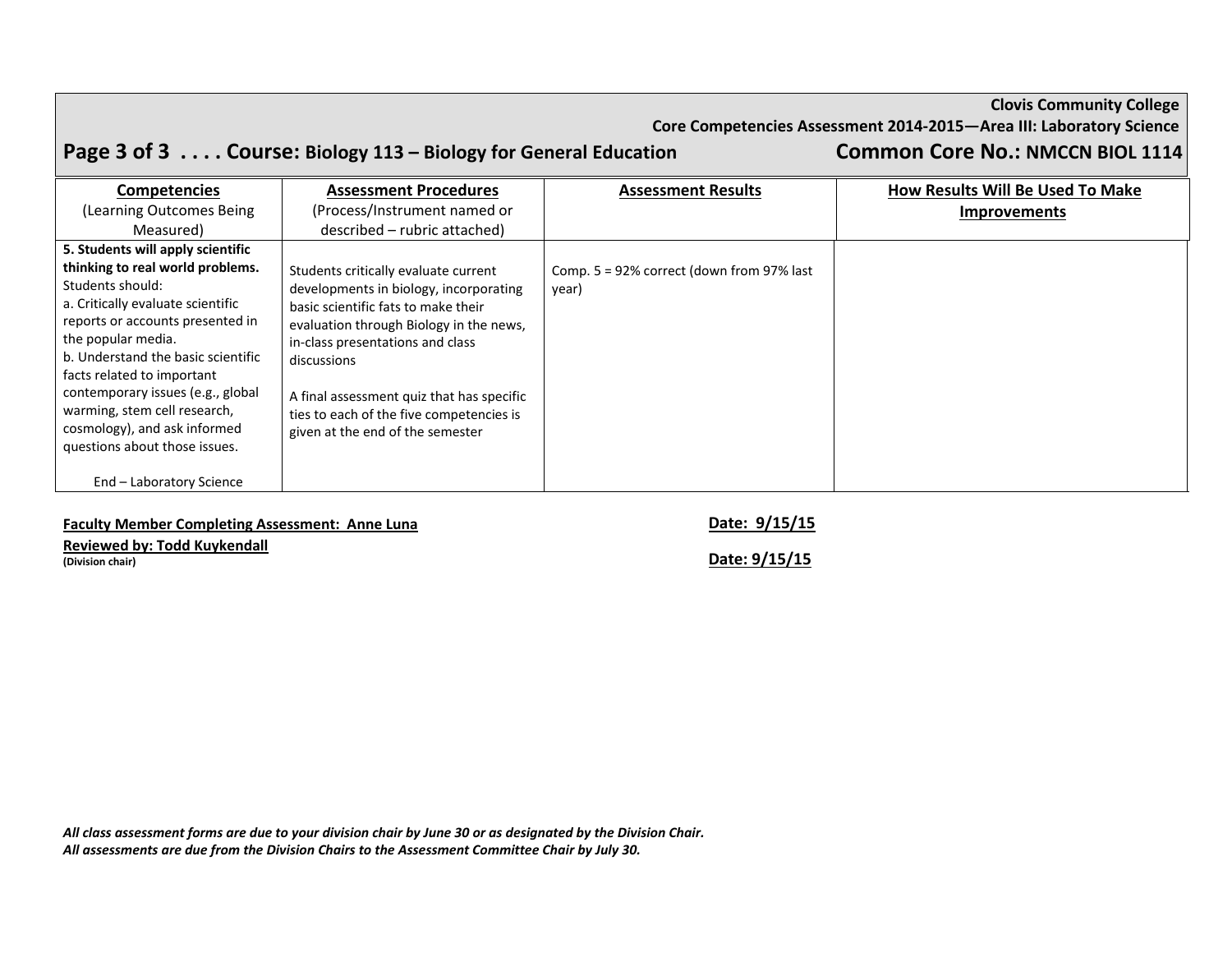**Biology and Lab 115 Faculty: Meredith Arth**

### **Class: HumanCommon Core No.: NMCCN BIOL 1124**

**Competencies** (Learning Outcomes Being Measured) **Assessment Procedures**(Process/Instrument named or described – rubric attached) **Assessment Results How Results Will Be Used To Make Improvements 1. Students will describe the process of scientific inquiry.** Students should: a. Understand that scientists rely on evidence obtained fromobservations rather thanauthority, tradition, doctrine, or intuition. b. Students should value science as a way to develop reliable knowledge about the world. Students investigate many examples in which scientists have developed reliable knowledge about the human body through class exercise, quizzes, lab activates, discussions, and lecture exams.A post‐ Test was given to evaluate students and determine the percentages provided. Fall 2014 <sup>=</sup> 73%Spring 2015= 78% Students work showed satisfactory results as indicated by meeting our desired minimum score of 70% A minimum of 70% correct for each competency was used as the standard that we aspire to reach. During the Fall 2014 all of the competency goals were met. During the Spring of 2015, 4 out of 5 were met. The competency involving quantitative analysis was the lower than expected. Next year more effort will be put into make sure the students understand the calculations that they are being asked to do. **2. Students will solve problems scientifically.** Students should: a. Be able to construct and test hypotheses using modern lab equipment (such as microscopes, scales, computer technology) and appropriate quantitative methods. b. Be able to evaluate isolated observations about thephysical universe and relate them to hierarchically organized explanatory frameworks (theories). Students used current information to evaluate theories of Anatomy and Physiology in humans. Labs reports quizzes and lecture exams were used to assess the courses. Fall 2014 <sup>=</sup> 71%Spring 2015= 73% Students work showed satisfactory results as indicated by meeting our desired minimum score of 70%

Revised: 10/17/2013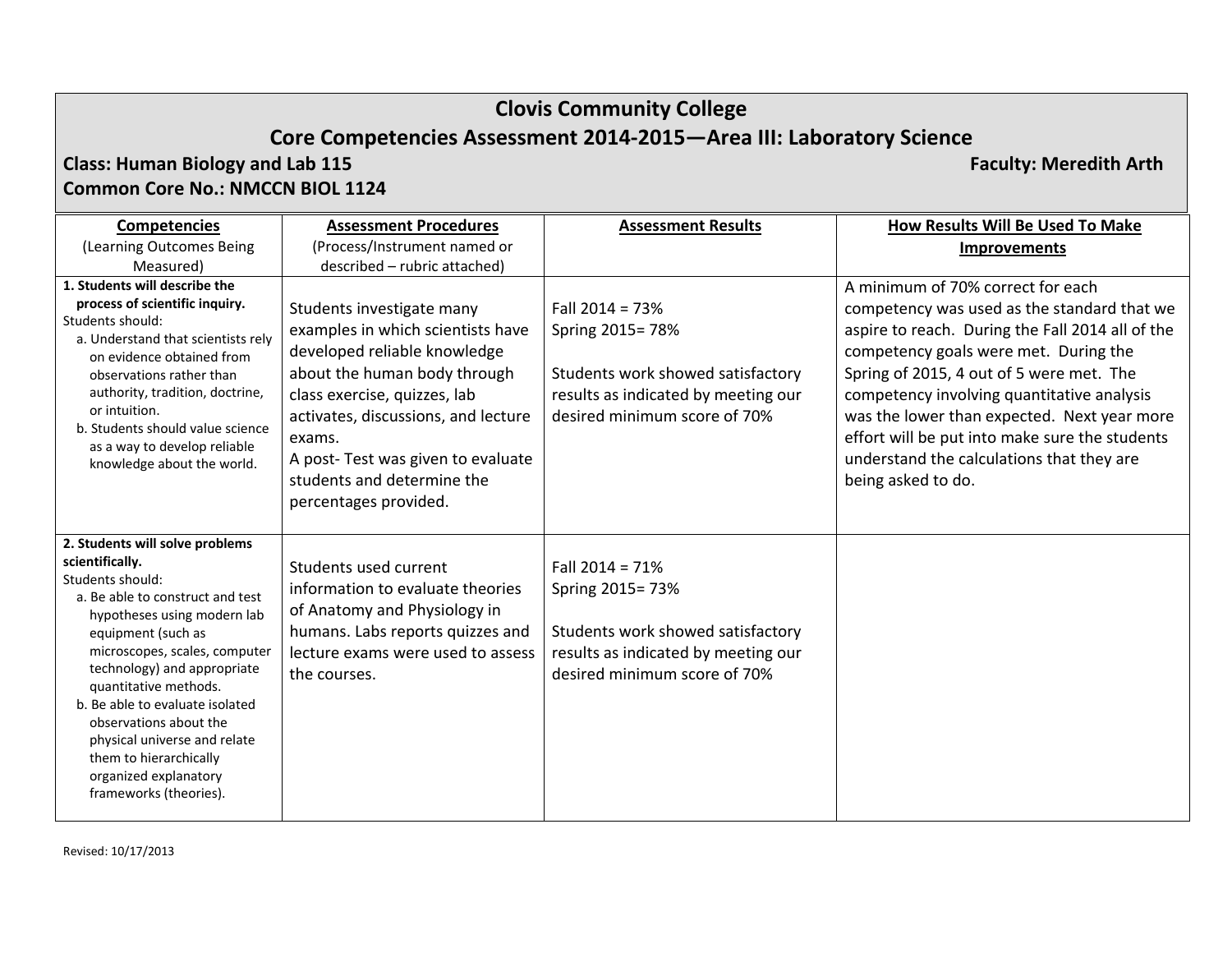# Page 2 of 3 . . . . Course: Human Biology and Lab-BIOL 115

| <b>Common Core No.: NMCCN 1124</b> |  |  |
|------------------------------------|--|--|
|------------------------------------|--|--|

| <b>Competencies</b>                                                                                                                                                                                                                                                                                                                                               | <b>Assessment Procedures</b>                                                                                                        | <b>Assessment Results</b>                                                                                                                                                                                                                                  | How Results Will Be Used To Make |
|-------------------------------------------------------------------------------------------------------------------------------------------------------------------------------------------------------------------------------------------------------------------------------------------------------------------------------------------------------------------|-------------------------------------------------------------------------------------------------------------------------------------|------------------------------------------------------------------------------------------------------------------------------------------------------------------------------------------------------------------------------------------------------------|----------------------------------|
| (Learning Outcomes Being                                                                                                                                                                                                                                                                                                                                          | (Process/Instrument named or                                                                                                        |                                                                                                                                                                                                                                                            | <b>Improvements</b>              |
| Measured)                                                                                                                                                                                                                                                                                                                                                         | described - rubric attached)                                                                                                        |                                                                                                                                                                                                                                                            |                                  |
| 3. Students will communicate<br>scientific information.<br>Students should:<br>Communicate effectively about<br>science (e.g., write lab reports in<br>standard format and explain<br>basic scientific concepts,<br>procedures, and results using<br>written, oral, and graphic<br>presentation techniques.)                                                      | Students submit lab reports on<br>current A&P information and<br>topics.                                                            | Fall $2014 = 87%$<br>Spring 2015=85%<br>Students work showed satisfactory<br>results as indicated by meeting our<br>desired minimum score of 70%                                                                                                           |                                  |
| 4. Students will apply<br>Quantitative analysis to scientific<br>problems.<br>Students should:<br>a. Select and perform appropriate<br>quantitative analyses of scientific<br>observations.<br>b. Show familiarity with the metric<br>system, use a calculator to perform<br>appropriate mathematical<br>operations, and present results in<br>tables and graphs. | Students perform calculations<br>involving heart rate, nerve<br>receptors and reflexes. Charts<br>graphs, and lab reports are used. | Fall $2014 = 70%$<br>Spring 2015= 65%<br>Students work showed satisfactory<br>results as indicated by meeting our<br>desired minimum score of 70% for the<br>fall semester. The spring semester<br>was slightly lower that our stated<br>objective of 70%. |                                  |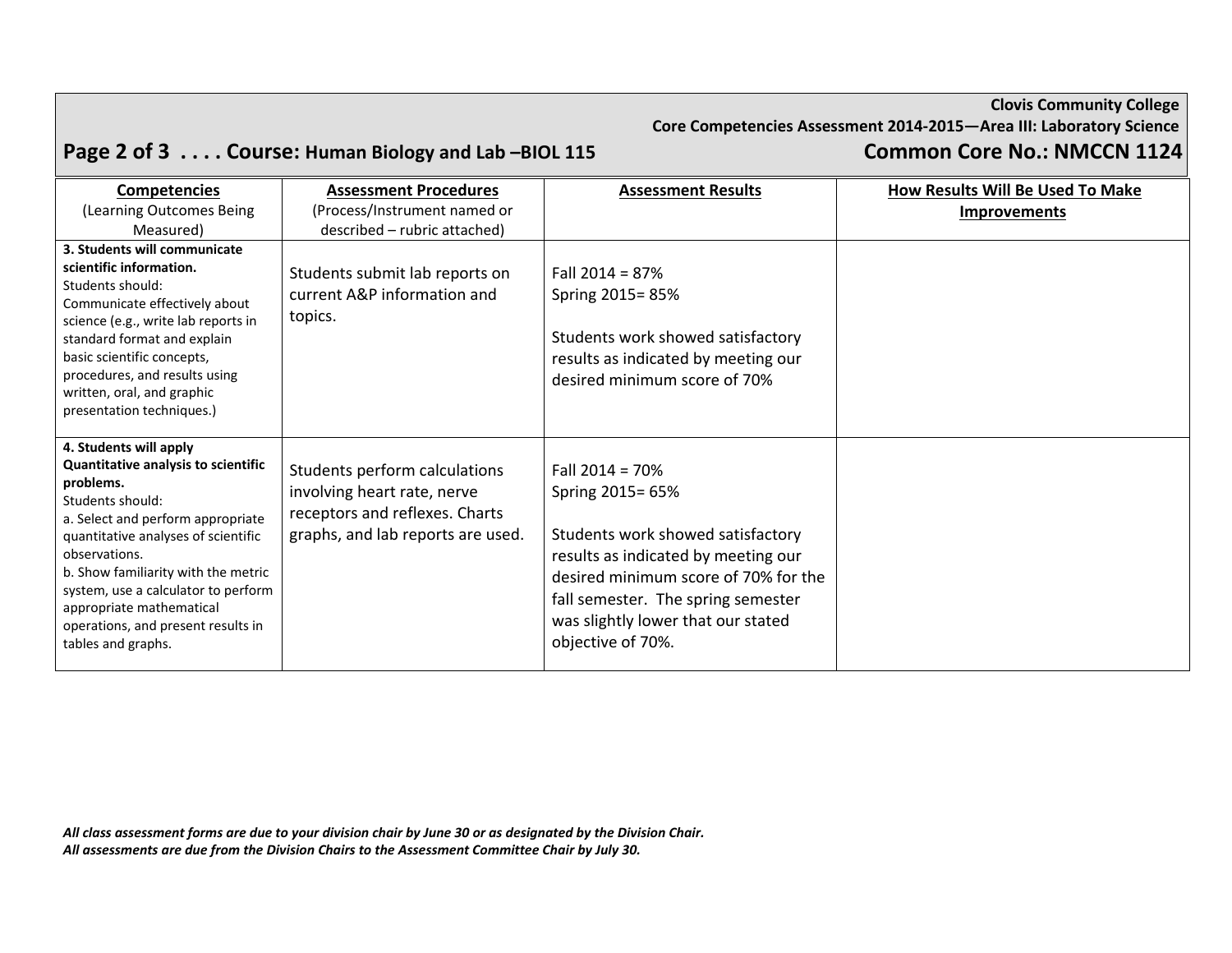# Page 3 of 3 . . . . Course: Human Biology and Lab -BIOL 115 Common Core No.: NMCCN 1124

| <b>Competencies</b>                                             | <b>Assessment Procedures</b>    | <b>Assessment Results</b>           | How Results Will Be Used To Make |
|-----------------------------------------------------------------|---------------------------------|-------------------------------------|----------------------------------|
| (Learning Outcomes Being                                        | (Process/Instrument named or    |                                     | <b>Improvements</b>              |
| Measured)                                                       | described – rubric attached)    |                                     |                                  |
| 5. Students will apply scientific                               | Threaded discussion topics make | Fall 2014= 92%                      |                                  |
| thinking to real world problems.<br>Students should:            | the students apply what they    | Spring 2015= 92%                    |                                  |
| a. Critically evaluate scientific                               | have learned to actual case     |                                     |                                  |
| reports or accounts presented in                                | studies oh human anatomy and    | Students work showed satisfactory   |                                  |
| the popular media.                                              | physiology                      | results as indicated by meeting our |                                  |
| b. Understand the basic scientific                              |                                 | desired minimum score of 70%        |                                  |
| facts related to important<br>contemporary issues (e.g., global |                                 |                                     |                                  |
| warming, stem cell research,                                    |                                 |                                     |                                  |
| cosmology), and ask informed                                    |                                 |                                     |                                  |
| questions about those issues.                                   |                                 |                                     |                                  |
| End - Laboratory Science                                        |                                 |                                     |                                  |

### **Faculty Member Completing Assessment: Meredith Arth Date: 5/11/2015**

### **Reviewed by: Todd Kuykendall**

**(Division chair) Date: 5/11/2015**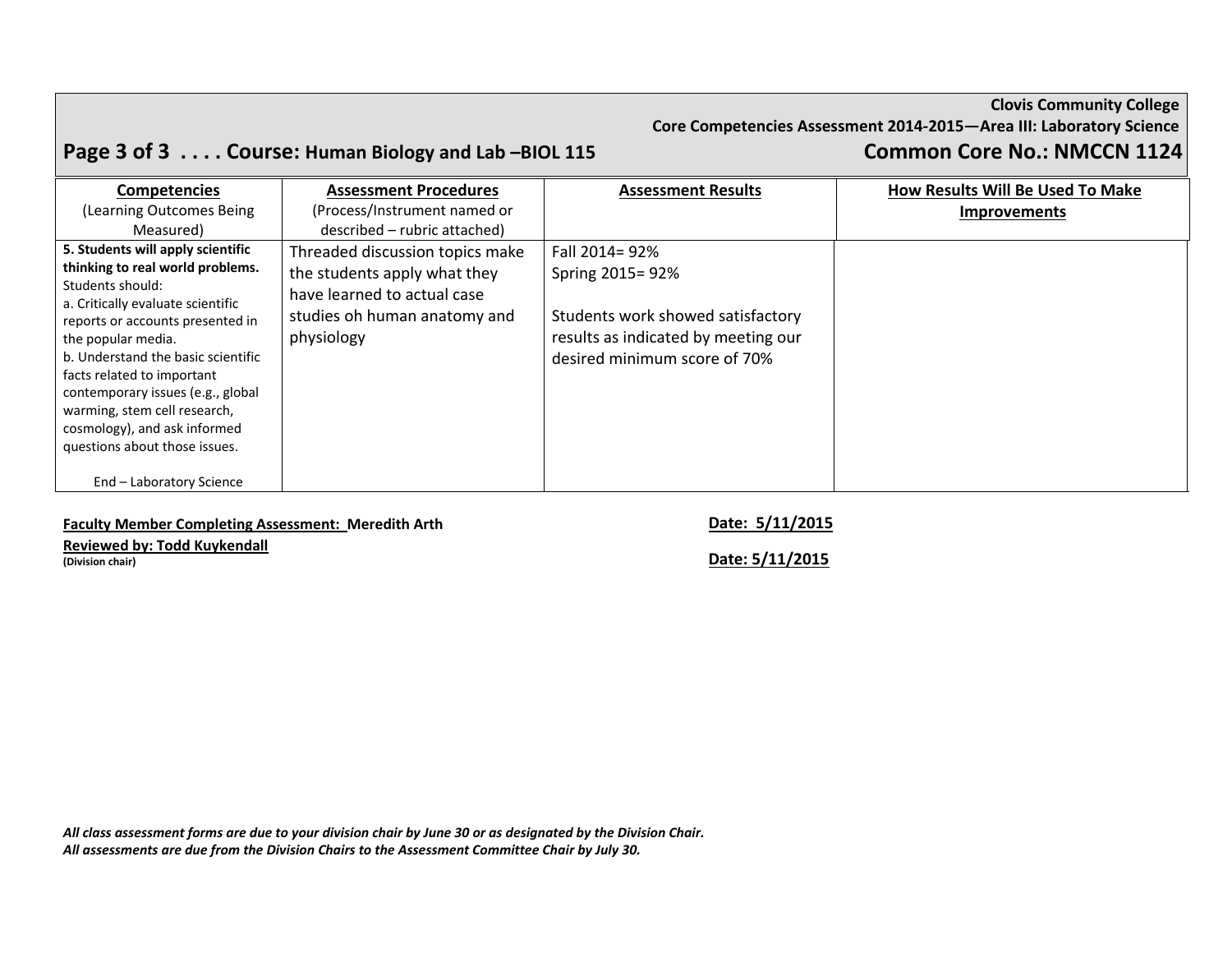### **Class: Geology 113 – Physical Geology Faculty: Harry Pomeroy Common Core No.: NMCCN GEOL 1114**

**Competencies** (Learning Outcomes Being Measured) **Assessment Procedures**(Process/Instrument named or described – rubric attached) **Assessment Results How Results Will Be Used To Make Improvements 1. Students will describe the process of scientific inquiry.** Students should: a. Understand that scientists rely on evidence obtained fromobservations rather thanauthority, tradition, doctrine, or intuition. b. Students should value science as a way to develop reliable knowledge about the world. Students will work through problem using the Scientific Method, specific historical examples will also be investigated that correlate to important concepts in Geology (e.g. – theories of geologic phenomenon, origin of the Earth) – In‐class exercises, quizzes, lecture exams, labs In‐class student work showed improvement during the course in their in‐class exercises, problem sets, lab activities, and discussion of current events in Geology as indicated by every one of the competencies meeting our desired minimum score of 70%. On the exit assessment test, given to 18 students during the fall and 18 students during the spring, results were as follows: **Fall**Comp.  $1 = 83%$ **Spring** Comp.  $1 = 86%$ We use <sup>a</sup> minimum of 70% correct for each competency as the standard that we aspire to reach. This assessment cycle, all competences reached the benchmark compared to last assessment cycle. This increase was due to an overhaul in the assessment method. We now feel that we have <sup>a</sup> better understanding of how our students are doing in this class and we will review this assessment approach four the next couple of semesters before we make any recommendations for change. **2. Students will solve problems scientifically.** Students should: a. Be able to construct and test hypotheses using modern lab equipment (such as microscopes, scales, computer technology) and appropriate quantitative methods. b. Be able to evaluate isolated observations about thephysical universe and relate them to hierarchically organized explanatory frameworks (theories). The scientific method will be used tosolve problems and problems will be solved in the following areas: present is the key to the past exercises, geologic structure formation – lab reports, problem sets, quizzes, lecture exams**Fall**Comp.  $2 = 81%$ **Spring** Comp.  $2 = 72%$ 

Revised: 10/17/2013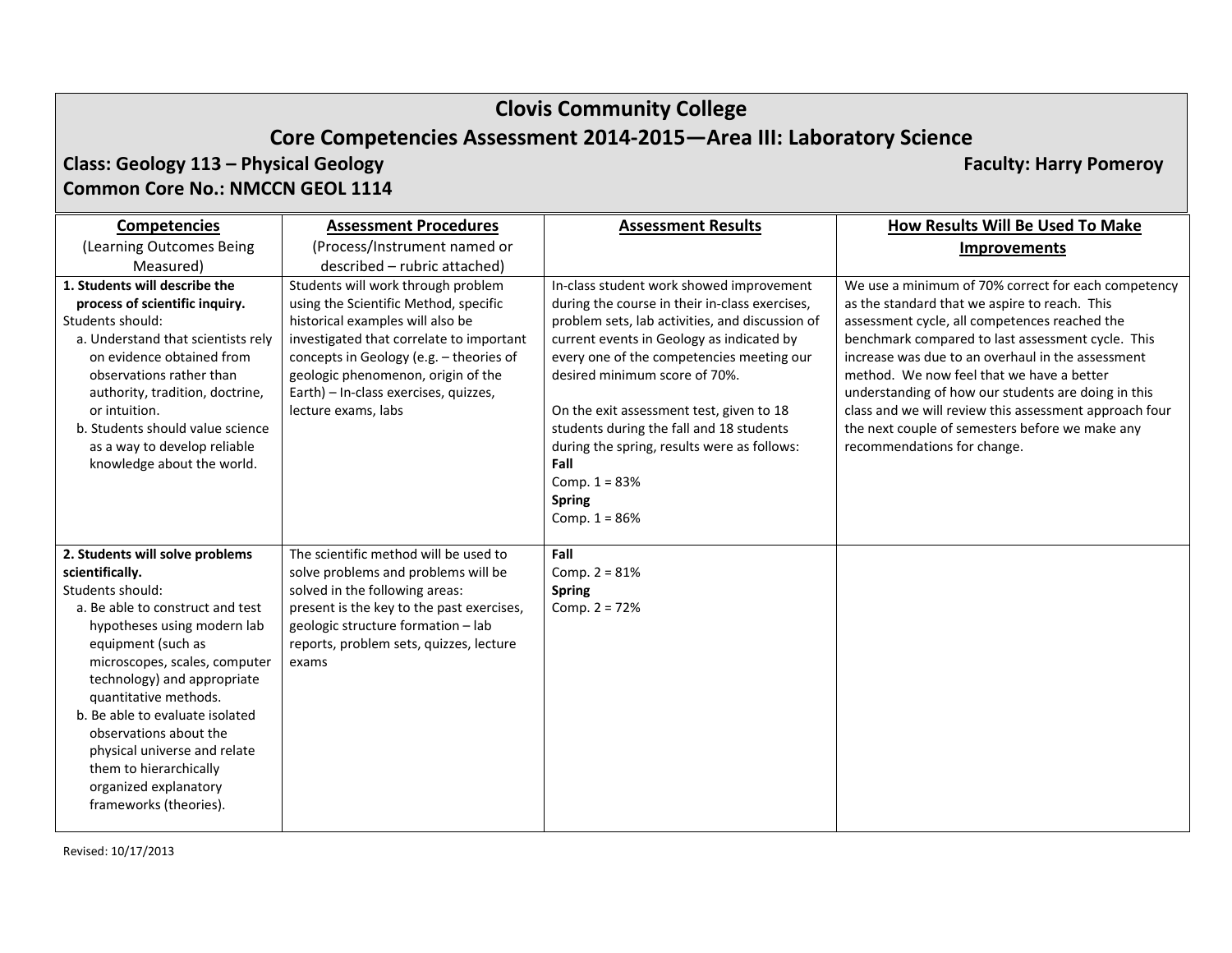### **Clovis Community College Core Competencies Assessment 2014‐2015—Area III: Laboratory Science** Page 2 of 3 . . . . Course: Geology 113 - Physical Geology Common Core No.: NMCCN GEOL 1114

| <b>Competencies</b>                 | <b>Assessment Procedures</b>                                   | <b>Assessment Results</b> | How Results Will Be Used To Make |
|-------------------------------------|----------------------------------------------------------------|---------------------------|----------------------------------|
| (Learning Outcomes Being            | (Process/Instrument named or                                   |                           | <b>Improvements</b>              |
| Measured)                           | described – rubric attached)                                   |                           |                                  |
| 3. Students will communicate        | Students will submit lab reports and                           | Fall                      |                                  |
| scientific information.             | discuss current topics in Geology -                            | Comp. $3 = 70%$           |                                  |
| Students should:                    | reports and presentations on geological                        | <b>Spring</b>             |                                  |
| Communicate effectively about       | topics such as local topography,                               | Comp. $3 = 75%$           |                                  |
| science (e.g., write lab reports in | hydrology, volcano formation, tsunamis                         |                           |                                  |
| standard format and explain         |                                                                |                           |                                  |
| basic scientific concepts,          |                                                                |                           |                                  |
| procedures, and results using       |                                                                |                           |                                  |
| written, oral, and graphic          |                                                                |                           |                                  |
| presentation techniques.)           |                                                                |                           |                                  |
|                                     |                                                                |                           |                                  |
| 4. Students will apply              | Students will perform calculations                             | Fall                      |                                  |
| quantitative analysis to scientific | throughout the course in areas including                       | Comp. $4 = 78%$           |                                  |
| problems.<br>Students should:       | earthquake intensity, isotope half-life,<br>radiocarbon dating | <b>Spring</b>             |                                  |
| a. Select and perform appropriate   |                                                                | Comp. $4 = 81%$           |                                  |
| quantitative analyses of scientific |                                                                |                           |                                  |
| observations.                       |                                                                |                           |                                  |
| b. Show familiarity with the metric |                                                                |                           |                                  |
| system, use a calculator to perform |                                                                |                           |                                  |
| appropriate mathematical            |                                                                |                           |                                  |
| operations, and present results in  |                                                                |                           |                                  |
| tables and graphs.                  |                                                                |                           |                                  |
|                                     |                                                                |                           |                                  |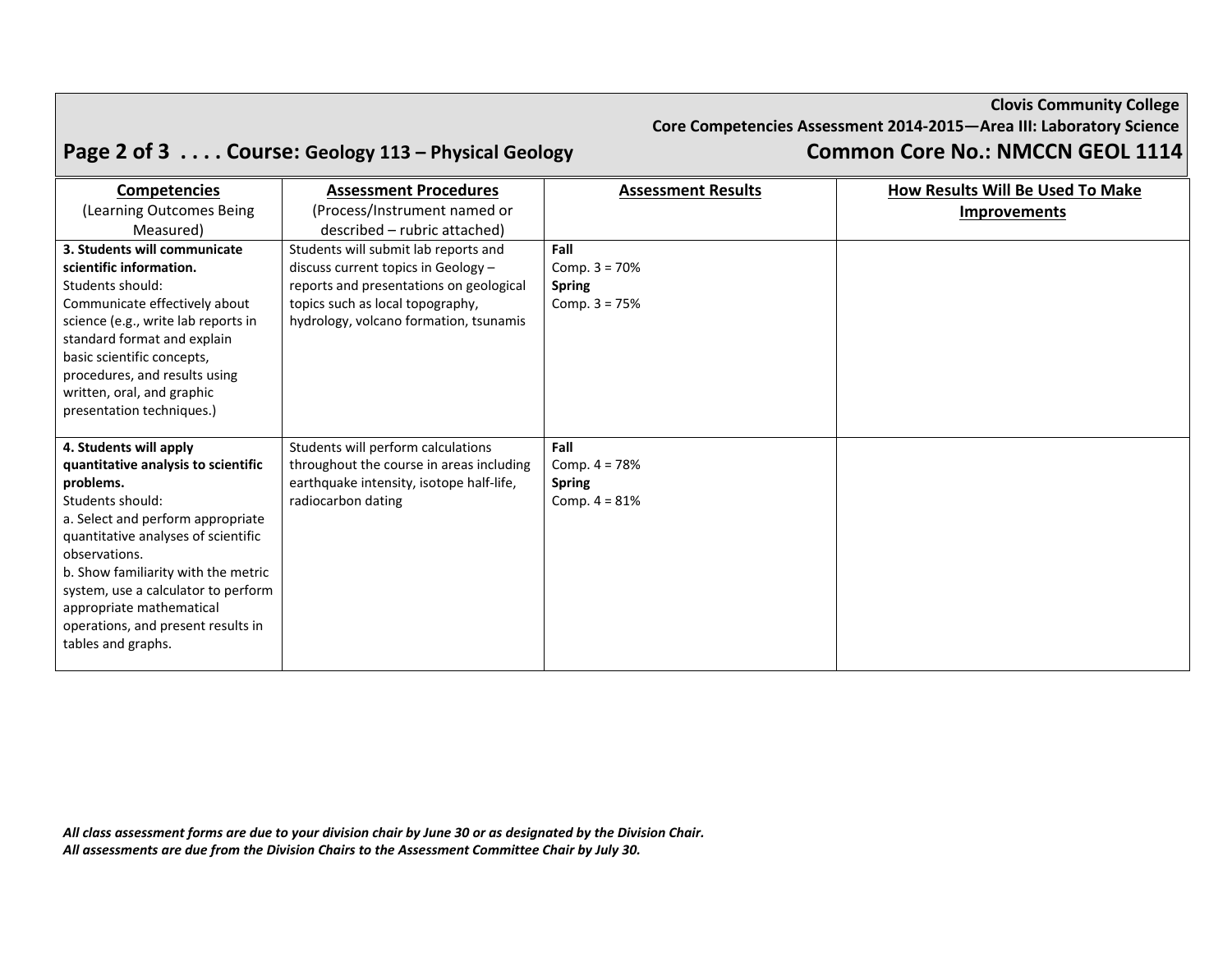### **Clovis Community College Core Competencies Assessment 2014‐2015—Area III: Laboratory Science** Page 3 of 3 . . . . Course: Geology 113 - Physical Geology Common Core No.: NMCCN GEOL 1114

| <b>Competencies</b>                | <b>Assessment Procedures</b>        | <b>Assessment Results</b> | How Results Will Be Used To Make |
|------------------------------------|-------------------------------------|---------------------------|----------------------------------|
| (Learning Outcomes Being)          | (Process/Instrument named or        |                           | <b>Improvements</b>              |
| Measured)                          | described – rubric attached)        |                           |                                  |
| 5. Students will apply scientific  | Current topics in Geology - through | Fall                      |                                  |
| thinking to real world problems.   | lecture and student discussion      | Comp. $5 = 72%$           |                                  |
| Students should:                   |                                     | <b>Spring</b>             |                                  |
| a. Critically evaluate scientific  |                                     | Comp. $5 = 70%$           |                                  |
| reports or accounts presented in   |                                     |                           |                                  |
| the popular media.                 |                                     |                           |                                  |
| b. Understand the basic scientific |                                     |                           |                                  |
| facts related to important         |                                     |                           |                                  |
| contemporary issues (e.g., global  |                                     |                           |                                  |
| warming, stem cell research,       |                                     |                           |                                  |
| cosmology), and ask informed       |                                     |                           |                                  |
| questions about those issues.      |                                     |                           |                                  |
|                                    |                                     |                           |                                  |
| End - Laboratory Science           |                                     |                           |                                  |

### **Faculty Member Completing Assessment: Date:**

**Reviewed by:**

**(Division chair) Date:**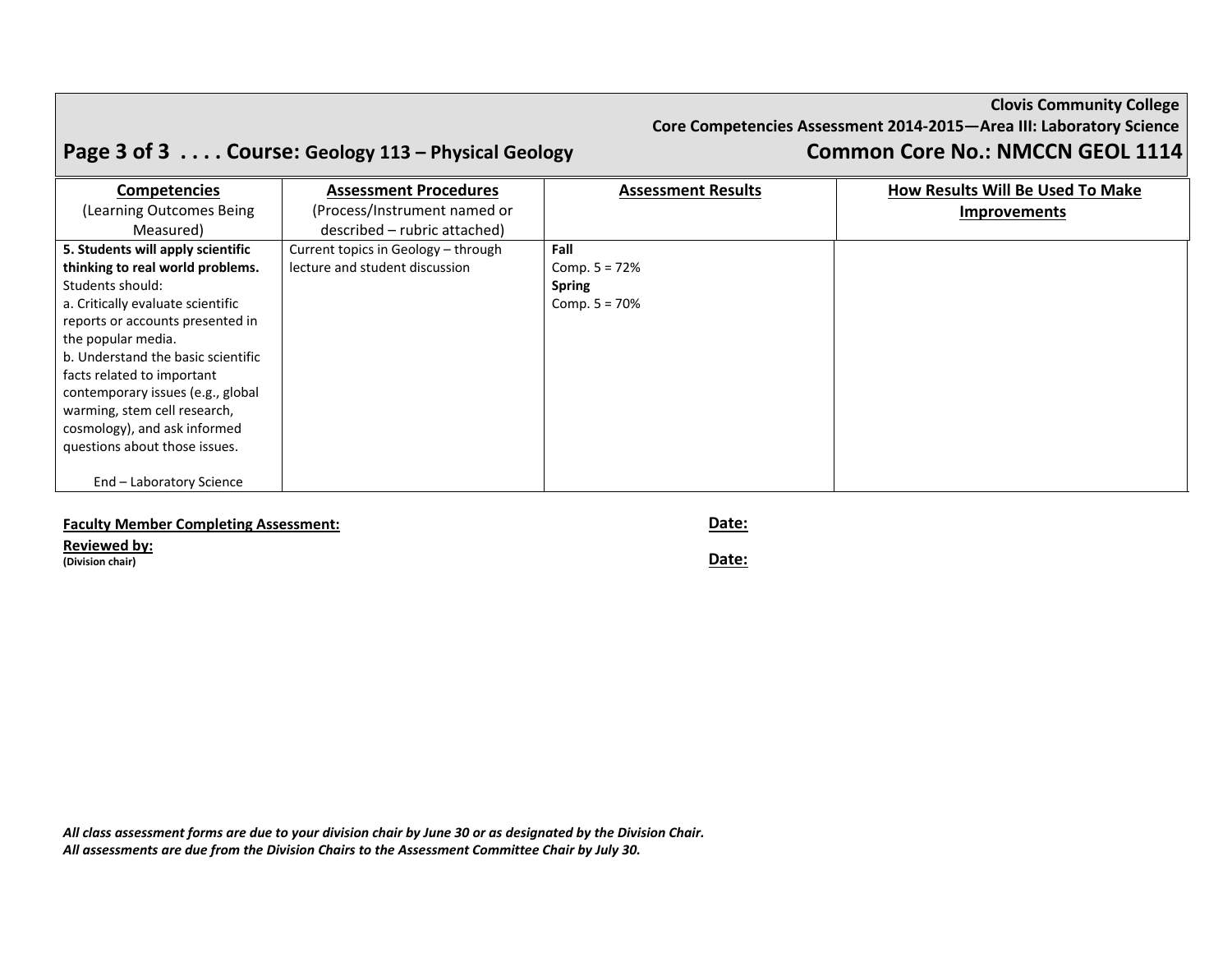## **Core Competencies Assessment 2014‐2015—Area III: Laboratory Science**

### **Class: Physics 113 Survey of Physics and Lab Faculty: Carl Armstrong Common Core No.: PHYS 1592 and PHYS 1692**

**Competencies** (Learning Outcomes Being Measured) **Assessment Procedures**(Process/Instrument named or described – rubric attached) **Assessment Results How Results Will Be Used To Make Improvements 1. Students will describe the process of scientific inquiry.** Students should: a. Understand that scientists rely on evidence obtained fromobservations rather thanauthority, tradition, doctrine, or intuition. b. Students should value science as a way to develop reliable knowledge about the world. Students were required to answer multiple choice and short answer questions on <sup>a</sup> chapter quiz and on the final exam dealing with the scientific method. The students were able to select the correct answer 90 percent of the time on the multiple‐choice questions. They had an average score of 85 percent on the short answer questions. Students will be presented with additional examples of correct and incorrect responses to questions dealing with the scientific method. **2. Students will solve problems scientifically.** Students should: a. Be able to construct and test hypotheses using modern lab equipment (such as microscopes, scales, computer technology) and appropriate quantitative methods. b. Be able to evaluate isolated observations about thephysical universe and relate them to hierarchically organized explanatory frameworks (theories). Students conducted five laboratory exercises dealing with mechanics, thermodynamics, simple harmonic motion, DC circuits, and light and optics. They collected data and performed calculations. They compared their results to the accepted values and were required to discuss any deviations from the accepted values.The students had very few problems collecting data and with performing the calculations associated with these labs. They were less capable when it came to discussing why they might have deviations from the accepted values.Students will be given hypothetical results before they conduct labs. They will be instructed how they might explain why these results vary from the accepted values. The students will be given additional guidance while they are preparing their lab reports to ensure that they are address variations from the accepted values.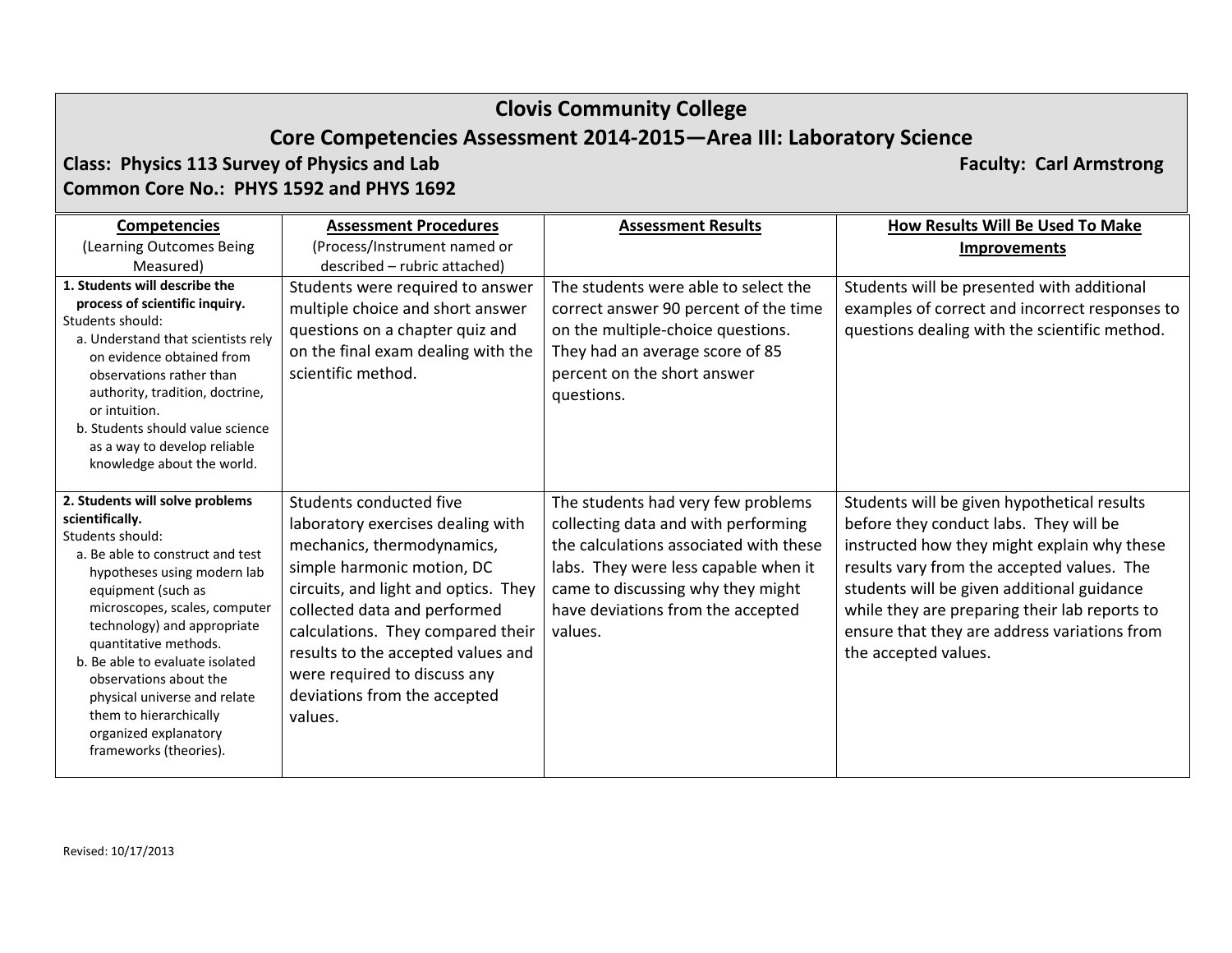**Clovis Community College Core Competencies Assessment 2014‐2015—Area III: Laboratory Science Page 2 of 3 Course: Physics <sup>113</sup> Survey of Physics and Lab Common Core No.: PHYS 1592/PHYS 1692**

| <b>Competencies</b>                                                                                                                                                                                                                                                                                                                                               | <b>Assessment Procedures</b>                                                                                                                                                                                                                                                      | <b>Assessment Results</b>                                                                                                                                                                                                                                                                                         | <b>How Results Will Be Used To Make</b>                                                                                                                                                                                                                                                                                                                                             |
|-------------------------------------------------------------------------------------------------------------------------------------------------------------------------------------------------------------------------------------------------------------------------------------------------------------------------------------------------------------------|-----------------------------------------------------------------------------------------------------------------------------------------------------------------------------------------------------------------------------------------------------------------------------------|-------------------------------------------------------------------------------------------------------------------------------------------------------------------------------------------------------------------------------------------------------------------------------------------------------------------|-------------------------------------------------------------------------------------------------------------------------------------------------------------------------------------------------------------------------------------------------------------------------------------------------------------------------------------------------------------------------------------|
| (Learning Outcomes Being                                                                                                                                                                                                                                                                                                                                          | (Process/Instrument named or                                                                                                                                                                                                                                                      |                                                                                                                                                                                                                                                                                                                   | <b>Improvements</b>                                                                                                                                                                                                                                                                                                                                                                 |
| Measured)                                                                                                                                                                                                                                                                                                                                                         | described - rubric attached)                                                                                                                                                                                                                                                      |                                                                                                                                                                                                                                                                                                                   |                                                                                                                                                                                                                                                                                                                                                                                     |
| 3. Students will communicate<br>scientific information.<br>Students should:<br>Communicate effectively about<br>science (e.g., write lab reports in<br>standard format and explain<br>basic scientific concepts,<br>procedures, and results using<br>written, oral, and graphic<br>presentation techniques.)                                                      | Students prepared written reports<br>for each of the five lab exercises<br>conducted during the course. The<br>reports were graded and returned<br>to the students.                                                                                                               | With the exception noted above<br>regarding discussion of deviations<br>from accepted values, the students'<br>lab reports were universally well<br>written. The median grade for lab<br>reports was 84 percent.                                                                                                  | See the note above regarding addition<br>instruction in how to evaluate and explain<br>deviations from the accepted value.                                                                                                                                                                                                                                                          |
| 4. Students will apply<br>quantitative analysis to scientific<br>problems.<br>Students should:<br>a. Select and perform appropriate<br>quantitative analyses of scientific<br>observations.<br>b. Show familiarity with the metric<br>system, use a calculator to perform<br>appropriate mathematical<br>operations, and present results in<br>tables and graphs. | Students were required to<br>perform calculations in order to<br>solve problems on homework<br>assignments, chapter quizzes, lab<br>reports, and the final exam.<br>These calculations involved<br>manipulation of equations,<br>scientific notation, and significant<br>figures. | There were wide differences in the<br>level of math proficiency among the<br>students. Most were comfortable<br>using calculators to perform<br>calculations, but some students<br>scored noticeably lower on their<br>calculations compared to their scores<br>on multiple-choice and short answer<br>questions. | All students will be given additional<br>opportunities to practice calculations during<br>the first three weeks of class. (This is before<br>the first quiz and first lab report.) Students<br>who have difficulty with these calculations will<br>be given additional assistance during class and<br>they will be encouraged to seek assistance<br>from the math tutors on campus. |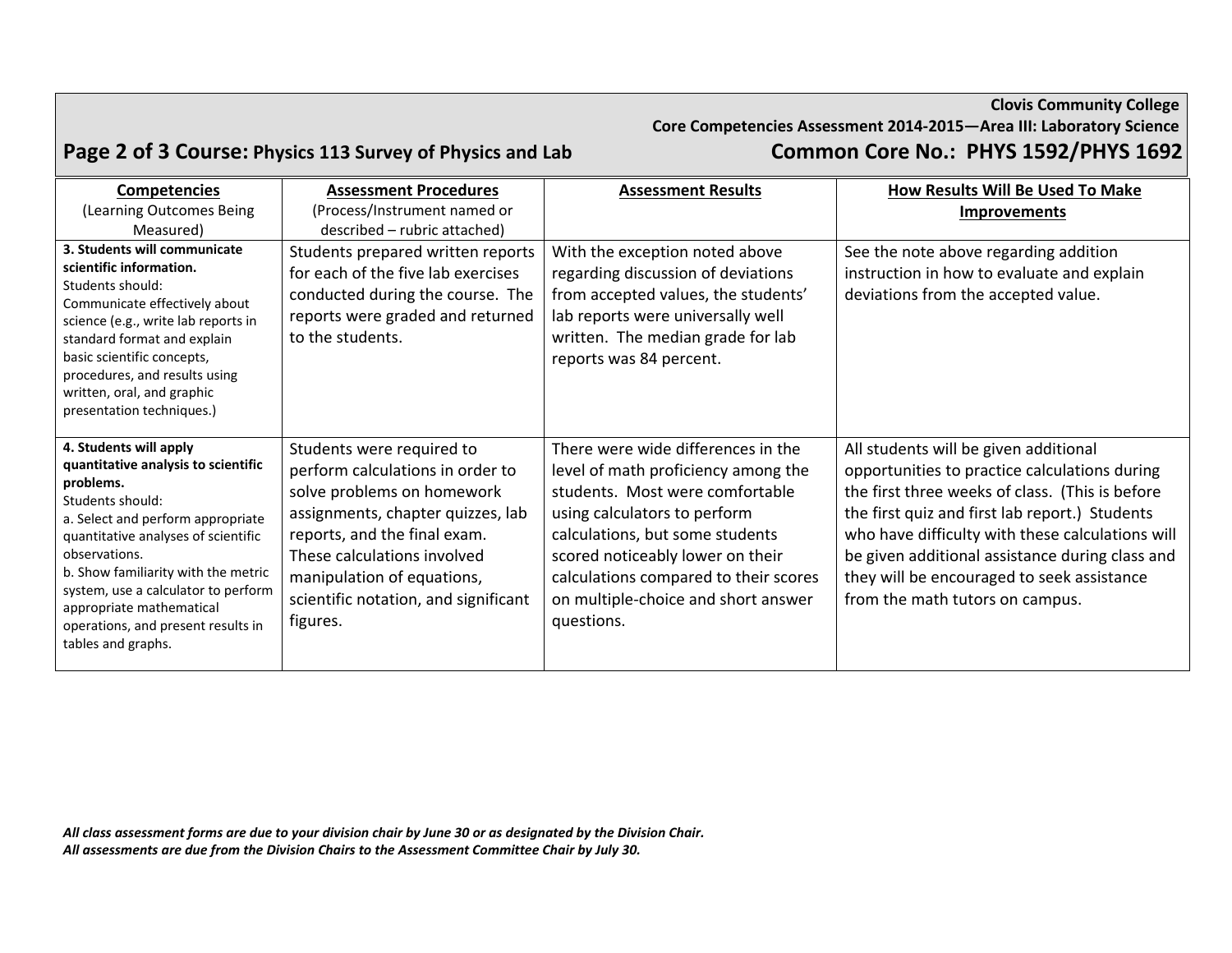### **Clovis Community College Core Competencies Assessment 2014‐2015—Area III: Laboratory Science Page 3 of 3 Course: Physics <sup>113</sup> Survey of Physics and Lab Common Core No.: PHYS 1592/PHYS 1692**

| <b>Competencies</b>                                                                                                                                                                                                                                                                                                                                                                                | <b>Assessment Procedures</b>                                                                                                                                                                                                                                                                                                      | <b>Assessment Results</b>                                                                                                                                                                                        | How Results Will Be Used To Make                                                                                                                               |
|----------------------------------------------------------------------------------------------------------------------------------------------------------------------------------------------------------------------------------------------------------------------------------------------------------------------------------------------------------------------------------------------------|-----------------------------------------------------------------------------------------------------------------------------------------------------------------------------------------------------------------------------------------------------------------------------------------------------------------------------------|------------------------------------------------------------------------------------------------------------------------------------------------------------------------------------------------------------------|----------------------------------------------------------------------------------------------------------------------------------------------------------------|
| (Learning Outcomes Being                                                                                                                                                                                                                                                                                                                                                                           | (Process/Instrument named or                                                                                                                                                                                                                                                                                                      |                                                                                                                                                                                                                  | <b>Improvements</b>                                                                                                                                            |
| Measured)                                                                                                                                                                                                                                                                                                                                                                                          | described - rubric attached)                                                                                                                                                                                                                                                                                                      |                                                                                                                                                                                                                  |                                                                                                                                                                |
| 5. Students will apply scientific<br>thinking to real world problems.<br>Students should:<br>a. Critically evaluate scientific<br>reports or accounts presented in<br>the popular media.<br>b. Understand the basic scientific<br>facts related to important<br>contemporary issues (e.g., global<br>warming, stem cell research,<br>cosmology), and ask informed<br>questions about those issues. | Subjects examined during class<br>included the origin of the<br>universe, alternative sources of<br>energy, the impact of technology<br>on daily life, and uses of nuclear<br>physics. Students were required<br>to discuss these subjects using the<br>available scientific evidence<br>support to support their<br>conclusions. | Students were able to distinguish<br>beliefs that were not supported by<br>scientific evidence. The students<br>demonstrated an appreciation of how<br>the scientific method is used to<br>explain observations. | Students will continue to be presented with<br>scenarios and examples of phenomenon and<br>they will be expected to examine them using<br>scientific evidence. |
| End - Laboratory Science                                                                                                                                                                                                                                                                                                                                                                           |                                                                                                                                                                                                                                                                                                                                   |                                                                                                                                                                                                                  |                                                                                                                                                                |

### **Faculty Member Completing Assessment: Carl Armstrong Date: June 21, 2015**

**Reviewed by: Todd Kuykendall**

**(Division chair) Date: June 21, 2015**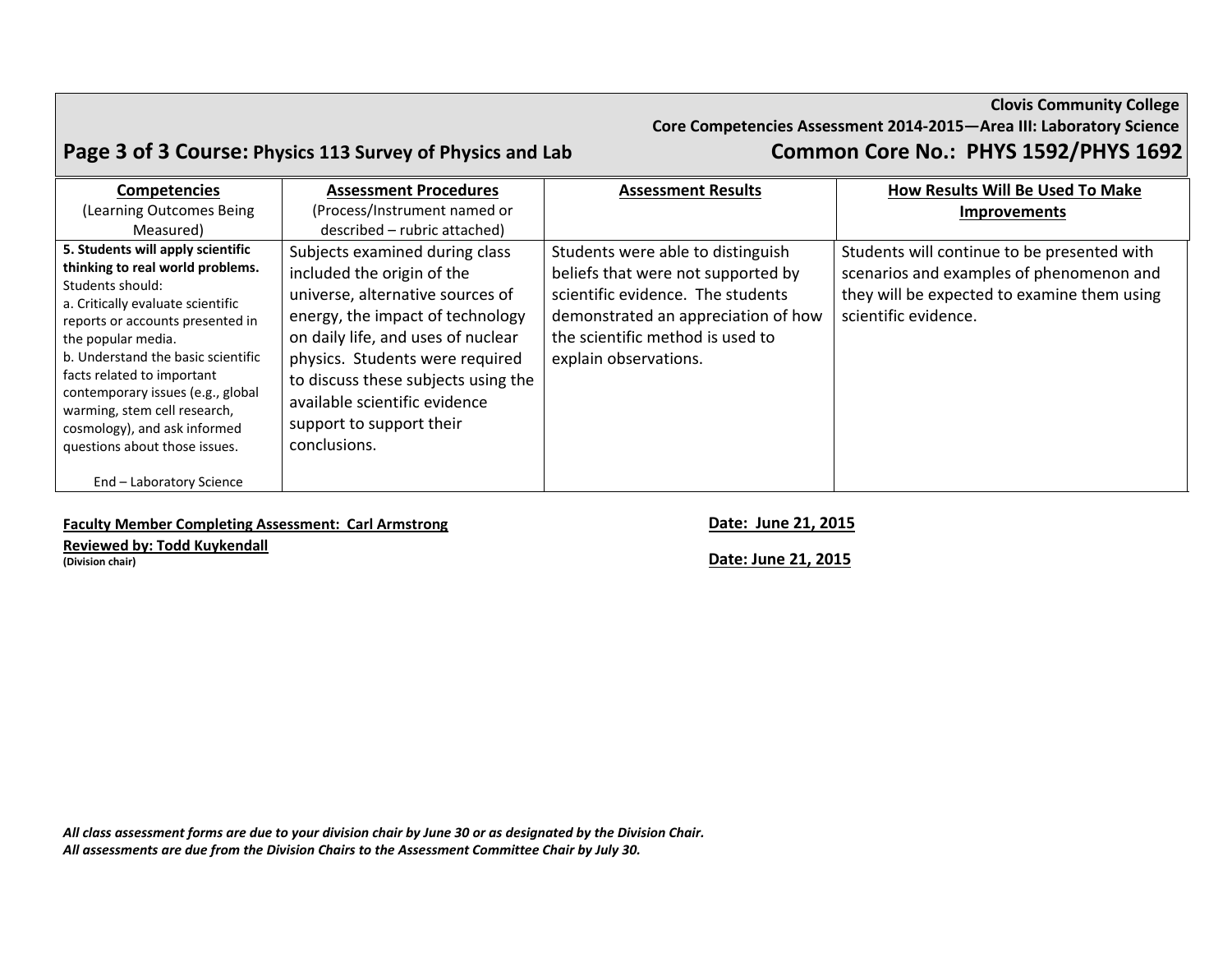## **Core Competencies Assessment 2014‐2015—Area III: Laboratory Science**

**Class: Physics 151 General Physics I and Lab Faculty: Carl Armstrong Common Core No.: PHYS 1792**

| <b>Competencies</b>                                                                                                                                                                                                                                                                                                                                                                                                                | <b>Assessment Procedures</b>                                                                                                                                                                                                                                                                                                                                                                 | <b>Assessment Results</b>                                                                                                                                                                                                                        | <b>How Results Will Be Used To Make</b>                                                                                                                                                                                                                                                                                                                   |
|------------------------------------------------------------------------------------------------------------------------------------------------------------------------------------------------------------------------------------------------------------------------------------------------------------------------------------------------------------------------------------------------------------------------------------|----------------------------------------------------------------------------------------------------------------------------------------------------------------------------------------------------------------------------------------------------------------------------------------------------------------------------------------------------------------------------------------------|--------------------------------------------------------------------------------------------------------------------------------------------------------------------------------------------------------------------------------------------------|-----------------------------------------------------------------------------------------------------------------------------------------------------------------------------------------------------------------------------------------------------------------------------------------------------------------------------------------------------------|
| (Learning Outcomes Being<br>Measured)                                                                                                                                                                                                                                                                                                                                                                                              | (Process/Instrument named or<br>described - rubric attached)                                                                                                                                                                                                                                                                                                                                 |                                                                                                                                                                                                                                                  | <b>Improvements</b>                                                                                                                                                                                                                                                                                                                                       |
| 1. Students will describe the<br>process of scientific inquiry.<br>Students should:<br>a. Understand that scientists rely<br>on evidence obtained from<br>observations rather than<br>authority, tradition, doctrine,<br>or intuition.<br>b. Students should value science<br>as a way to develop reliable<br>knowledge about the world.                                                                                           | Students were required to answer<br>multiple choice and short answer<br>questions on a chapter quiz and<br>on the final exam dealing with the<br>scientific method.                                                                                                                                                                                                                          | The students were able to select the<br>correct answer 95 percent of the time<br>on the multiple-choice questions.<br>They had an average score of 90<br>percent on the short answer<br>questions.                                               | Students will be presented with additional<br>examples of correct and incorrect responses to<br>questions dealing with the scientific method.                                                                                                                                                                                                             |
| 2. Students will solve problems<br>scientifically.<br>Students should:<br>a. Be able to construct and test<br>hypotheses using modern lab<br>equipment (such as<br>microscopes, scales, computer<br>technology) and appropriate<br>quantitative methods.<br>b. Be able to evaluate isolated<br>observations about the<br>physical universe and relate<br>them to hierarchically<br>organized explanatory<br>frameworks (theories). | Students conducted five<br>laboratory exercises dealing with<br>static equilibrium, kinematics,<br>conservation of energy, rotational<br>motion, and simple harmonic<br>motion and wave behavior. They<br>collected data and performed<br>calculations. They compared their<br>results to the accepted values and<br>were required to discuss any<br>deviations from the accepted<br>values. | The students had very few problems<br>collecting data and with performing<br>the calculations associated with these<br>labs. They were less capable when it<br>came to discussing why they might<br>have deviations from the accepted<br>values. | Students will be given hypothetical results<br>before they conduct labs. They will be<br>instructed how they might explain why these<br>results vary from the accepted values. The<br>students will be given additional guidance<br>while they are preparing their lab reports to<br>ensure that they are address variations from<br>the accepted values. |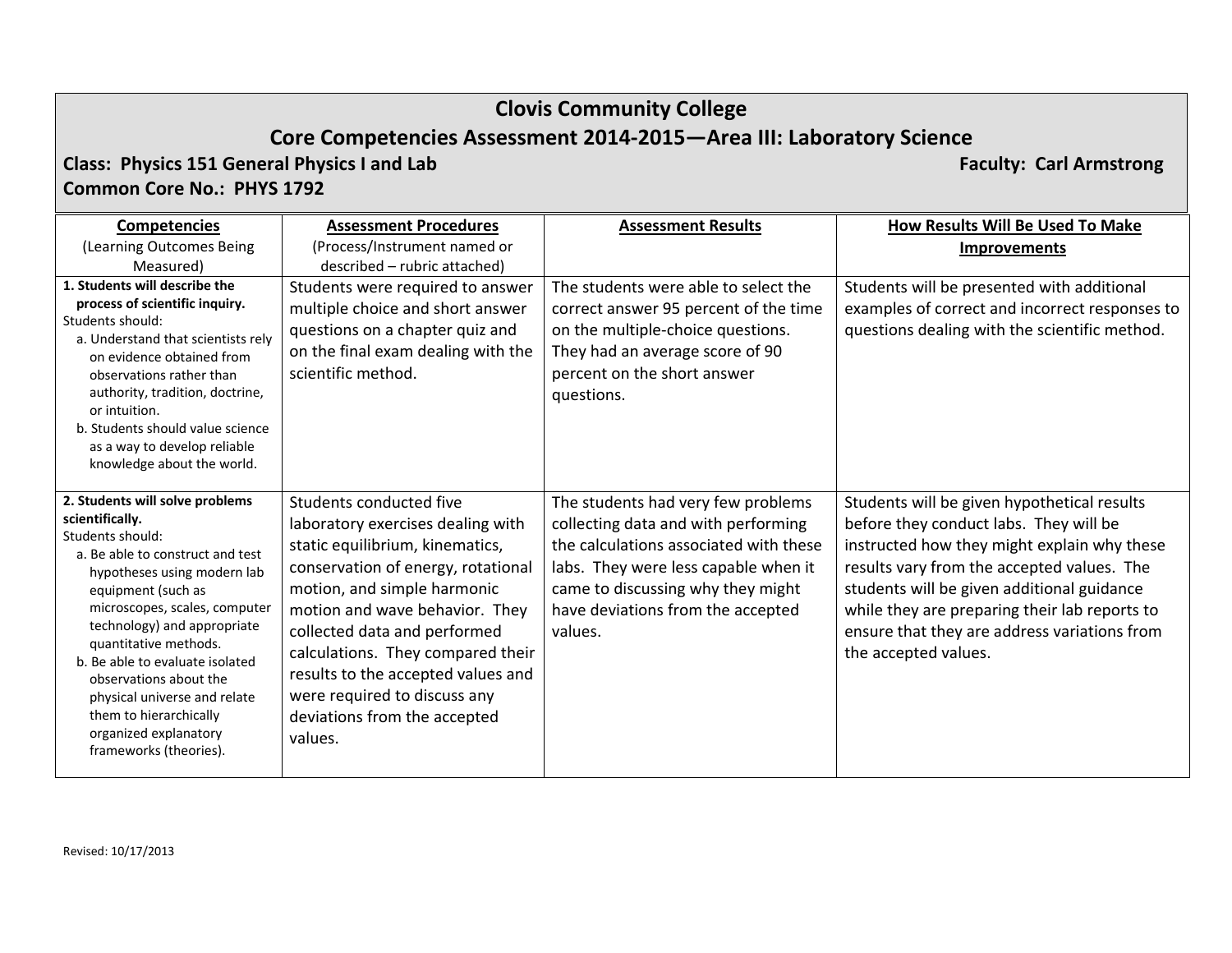**Core Competencies Assessment 2014‐2015—Area III: Laboratory Science**

# Page 2 of 3 . . . . Course: Physics 151 General Physics I and Lab Common Core No.: PHYS 1792

| <b>Competencies</b>                                                                                                                                                                                                                                                                                                                                               | <b>Assessment Procedures</b>                                                                                                                                                                                                                                                                                      | <b>Assessment Results</b>                                                                                                                                                                                        | How Results Will Be Used To Make                                                                                           |
|-------------------------------------------------------------------------------------------------------------------------------------------------------------------------------------------------------------------------------------------------------------------------------------------------------------------------------------------------------------------|-------------------------------------------------------------------------------------------------------------------------------------------------------------------------------------------------------------------------------------------------------------------------------------------------------------------|------------------------------------------------------------------------------------------------------------------------------------------------------------------------------------------------------------------|----------------------------------------------------------------------------------------------------------------------------|
| (Learning Outcomes Being                                                                                                                                                                                                                                                                                                                                          | (Process/Instrument named or                                                                                                                                                                                                                                                                                      |                                                                                                                                                                                                                  | <b>Improvements</b>                                                                                                        |
| Measured)                                                                                                                                                                                                                                                                                                                                                         | described – rubric attached)                                                                                                                                                                                                                                                                                      |                                                                                                                                                                                                                  |                                                                                                                            |
| 3. Students will communicate<br>scientific information.<br>Students should:<br>Communicate effectively about<br>science (e.g., write lab reports in<br>standard format and explain<br>basic scientific concepts,<br>procedures, and results using<br>written, oral, and graphic<br>presentation techniques.)                                                      | Students prepared written reports<br>for each of the five lab exercises<br>conducted during the course. The<br>reports were graded and returned<br>to the students.                                                                                                                                               | With the exception noted above<br>regarding discussion of deviations<br>from accepted values, the students'<br>lab reports were universally well<br>written. The median grade for lab<br>reports was 88 percent. | See the note above regarding addition<br>instruction in how to evaluate and explain<br>deviations from the accepted value. |
| 4. Students will apply<br>quantitative analysis to scientific<br>problems.<br>Students should:<br>a. Select and perform appropriate<br>quantitative analyses of scientific<br>observations.<br>b. Show familiarity with the metric<br>system, use a calculator to perform<br>appropriate mathematical<br>operations, and present results in<br>tables and graphs. | Students were required to<br>perform calculations in order to<br>solve problems on homework<br>assignments, chapter quizzes, lab<br>reports, and the final exam.<br>These calculations involved<br>manipulation of equations,<br>scientific notation, significant<br>figures, and trigonometric<br>relationships. | The students in this class had well<br>above average math skills and they<br>had very little difficulty using<br>calculators to perform the required<br>calculations.                                            | All students will continue to be required to<br>perform calculations using calculators.                                    |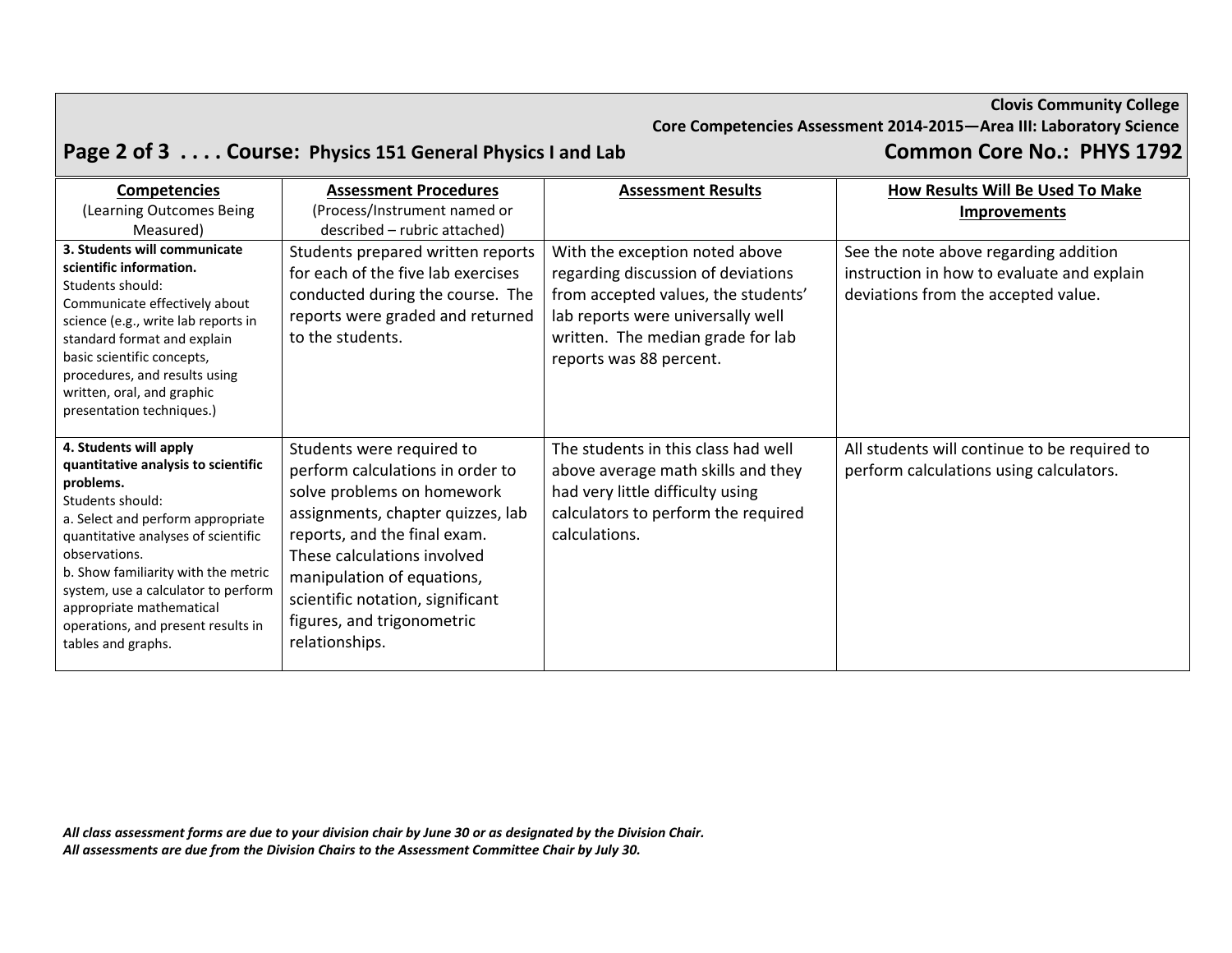**Core Competencies Assessment 2014‐2015—Area III: Laboratory Science**

# Page 3 of 3 . . . . Course: Physics 151 General Physics I and Lab Common Core No.: PHYS 1792

| <b>Competencies</b>                                                                                                                                                                                                            | <b>Assessment Procedures</b>                                                                                                                                                                                | <b>Assessment Results</b>                                                                                                                                                                                        | How Results Will Be Used To Make                                                                                                                               |
|--------------------------------------------------------------------------------------------------------------------------------------------------------------------------------------------------------------------------------|-------------------------------------------------------------------------------------------------------------------------------------------------------------------------------------------------------------|------------------------------------------------------------------------------------------------------------------------------------------------------------------------------------------------------------------|----------------------------------------------------------------------------------------------------------------------------------------------------------------|
| (Learning Outcomes Being                                                                                                                                                                                                       | (Process/Instrument named or                                                                                                                                                                                |                                                                                                                                                                                                                  | Improvements                                                                                                                                                   |
| Measured)                                                                                                                                                                                                                      | described - rubric attached)                                                                                                                                                                                |                                                                                                                                                                                                                  |                                                                                                                                                                |
| 5. Students will apply scientific<br>thinking to real world problems.<br>Students should:<br>a. Critically evaluate scientific<br>reports or accounts presented in<br>the popular media.<br>b. Understand the basic scientific | Subjects examined during class<br>included the origin of the<br>universe, alternative sources of<br>energy, efficiencies associated<br>with energy transformation, and<br>the impact of technology on daily | Students were able to distinguish<br>beliefs that were not supported by<br>scientific evidence. The students<br>demonstrated an appreciation of how<br>the scientific method is used to<br>explain observations. | Students will continue to be presented with<br>scenarios and examples of phenomenon and<br>they will be expected to examine them using<br>scientific evidence. |
| facts related to important<br>contemporary issues (e.g., global<br>warming, stem cell research,<br>cosmology), and ask informed<br>questions about those issues.<br>End - Laboratory Science                                   | life. Students were required to<br>discuss these subjects using the<br>available scientific evidence<br>support to support their<br>conclusions.                                                            |                                                                                                                                                                                                                  |                                                                                                                                                                |

### **Faculty Member Completing Assessment: Carl Armstrong Date: June 21, 2015**

### **Reviewed by:**

**(Division chair) Date:**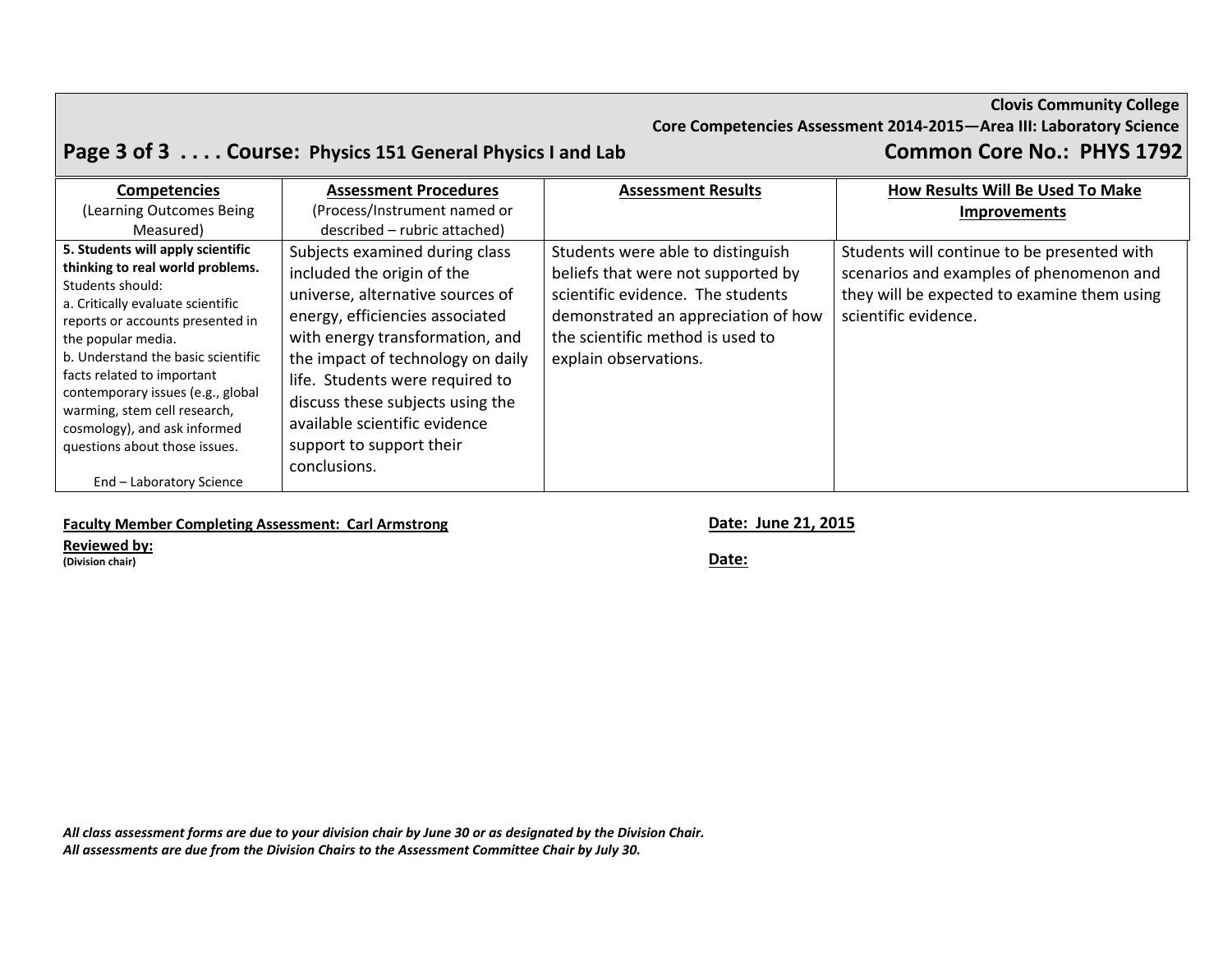## **Core Competencies Assessment 2014‐2015—Area III: Laboratory Science**

**Class: Physics 152 General Physics II and Lab Faculty: Carl Armstrong Common Core No.: PHYS 1892**

**Competencies** (Learning Outcomes Being Measured) **Assessment Procedures**(Process/Instrument named or described – rubric attached) **Assessment Results How Results Will Be Used To Make Improvements 1. Students will describe the process of scientific inquiry.** Students should: a. Understand that scientists rely on evidence obtained fromobservations rather thanauthority, tradition, doctrine, or intuition. b. Students should value science as a way to develop reliable knowledge about the world. Students were required to answer multiple choice and short answer questions on <sup>a</sup> chapter quiz and on the final exam dealing with the scientific method. The students were able to select the correct answer 93 percent of the time on the multiple‐choice questions. They had an average score of 86 percent on the short answer questions. Students will be presented with additional examples of correct and incorrect responses to questions dealing with the scientific method. **2. Students will solve problems scientifically.** Students should: a. Be able to construct and test hypotheses using modern lab equipment (such as microscopes, scales, computer technology) and appropriate quantitative methods. b. Be able to evaluate isolated observations about thephysical universe and relate them to hierarchically organized explanatory frameworks (theories). Students conducted four laboratory exercises dealing with thermodynamics, DC circuits, electromagnetic induction, and light and optics. They collected data and performed calculations. They compared their results to the accepted values and were required to discuss any deviations from the accepted values. The students had very few problems collecting data and with performing the calculations associated with these labs. They were less capable when it came to discussing why they might have deviations from the accepted values.Students will be given hypothetical results before they conduct labs. They will be instructed how they might explain why these results vary from the accepted values. The students will be given additional guidance while they are preparing their lab reports to ensure that they are address variations from the accepted values.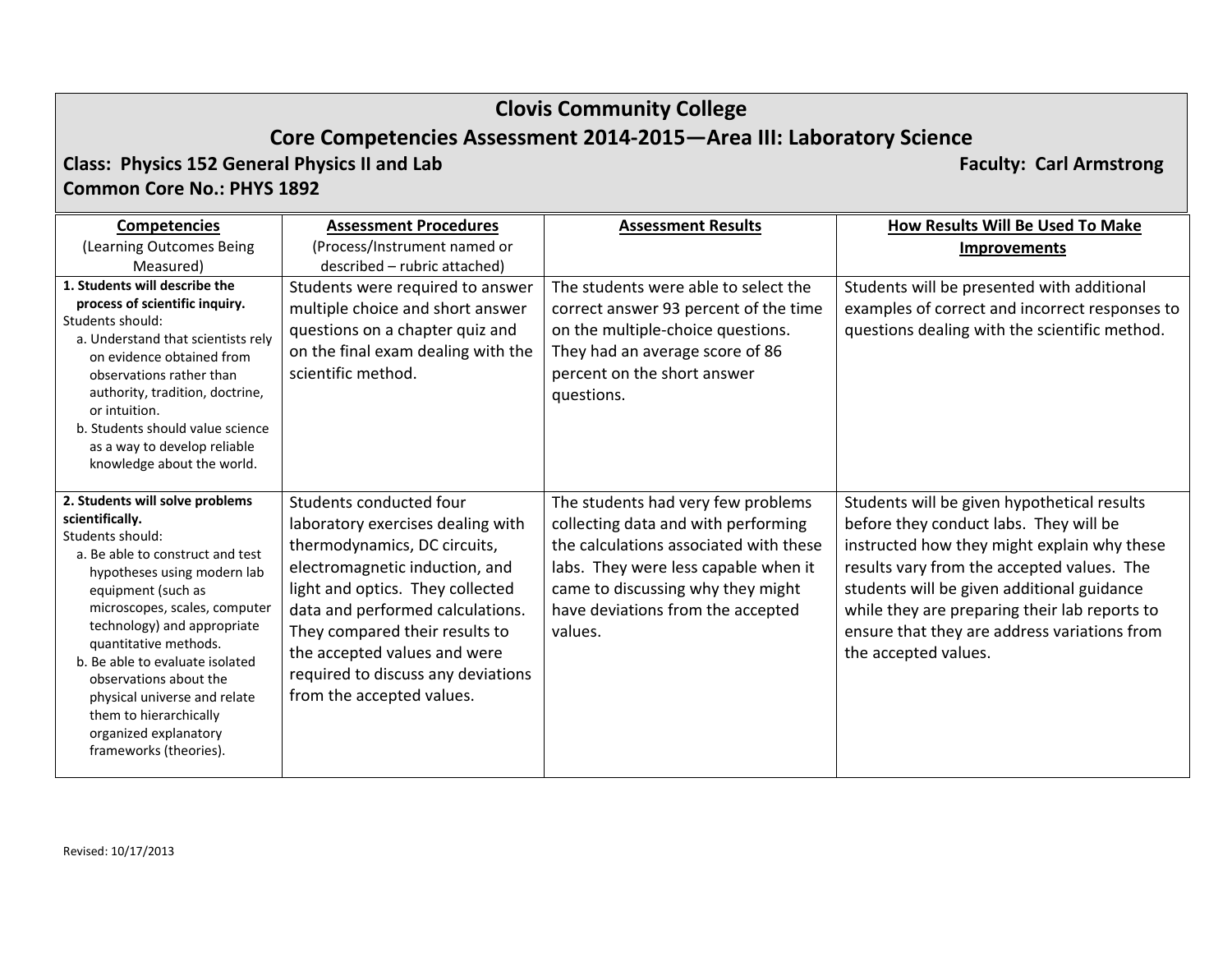**Core Competencies Assessment 2014‐2015—Area III: Laboratory Science**

# Page 2 of 3 . . . . Course: Physics 152 General Physics II and Lab Common Core No.: PHYS 1892

| <b>Competencies</b>                                                                                                                                                                                                                                                                                                                                               | <b>Assessment Procedures</b>                                                                                                                                                                                                                                                                                      | <b>Assessment Results</b>                                                                                                                                                                                        | How Results Will Be Used To Make                                                                                           |
|-------------------------------------------------------------------------------------------------------------------------------------------------------------------------------------------------------------------------------------------------------------------------------------------------------------------------------------------------------------------|-------------------------------------------------------------------------------------------------------------------------------------------------------------------------------------------------------------------------------------------------------------------------------------------------------------------|------------------------------------------------------------------------------------------------------------------------------------------------------------------------------------------------------------------|----------------------------------------------------------------------------------------------------------------------------|
| (Learning Outcomes Being                                                                                                                                                                                                                                                                                                                                          | (Process/Instrument named or                                                                                                                                                                                                                                                                                      |                                                                                                                                                                                                                  | <b>Improvements</b>                                                                                                        |
| Measured)                                                                                                                                                                                                                                                                                                                                                         | described – rubric attached)                                                                                                                                                                                                                                                                                      |                                                                                                                                                                                                                  |                                                                                                                            |
| 3. Students will communicate<br>scientific information.<br>Students should:<br>Communicate effectively about<br>science (e.g., write lab reports in<br>standard format and explain<br>basic scientific concepts,<br>procedures, and results using<br>written, oral, and graphic<br>presentation techniques.)                                                      | Students prepared written reports<br>for each of the five lab exercises<br>conducted during the course. The<br>reports were graded and returned<br>to the students.                                                                                                                                               | With the exception noted above<br>regarding discussion of deviations<br>from accepted values, the students'<br>lab reports were universally well<br>written. The median grade for lab<br>reports was 84 percent. | See the note above regarding addition<br>instruction in how to evaluate and explain<br>deviations from the accepted value. |
| 4. Students will apply<br>quantitative analysis to scientific<br>problems.<br>Students should:<br>a. Select and perform appropriate<br>quantitative analyses of scientific<br>observations.<br>b. Show familiarity with the metric<br>system, use a calculator to perform<br>appropriate mathematical<br>operations, and present results in<br>tables and graphs. | Students were required to<br>perform calculations in order to<br>solve problems on homework<br>assignments, chapter quizzes, lab<br>reports, and the final exam.<br>These calculations involved<br>manipulation of equations,<br>scientific notation, significant<br>figures, and trigonometric<br>relationships. | The students in this class had well<br>above average math skills and they<br>had very little difficulty using<br>calculators to perform the required<br>calculations.                                            | All students will continue to be required to<br>perform calculations using calculators.                                    |